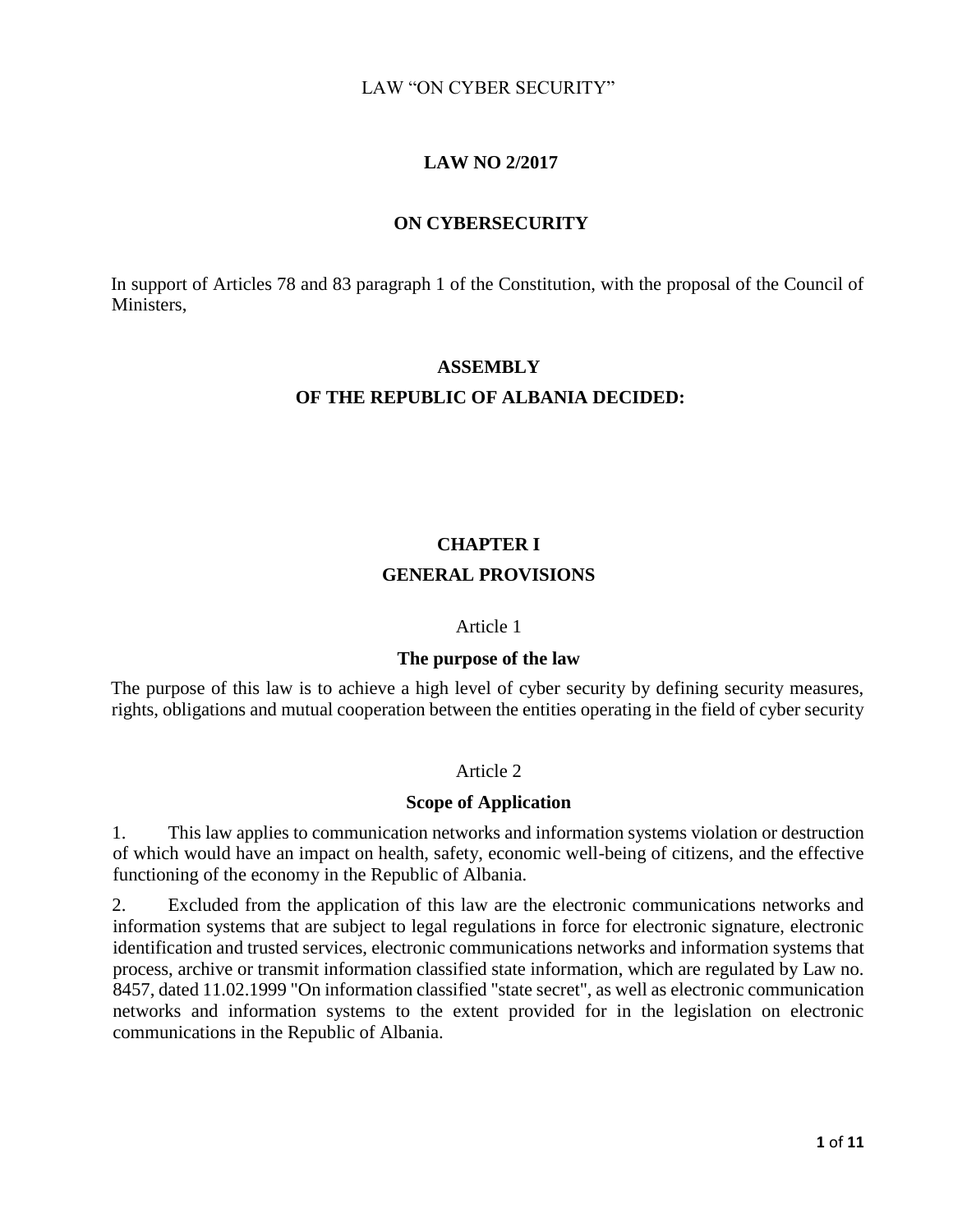### Article 3

### **Definitions** In this law, the following terms have these

meanings:

- 1. "Responsible Authority for Electronic Certification and Cyber Security", at the following Authority, is the responsible institution, established under the legislation in force for electronic signature.
- 2. "CSIRT" is the Computer Security Incident Response Team.
- 3. "Cyber Space" means the digital environment capable of creating, processing and processing exchange information generated by systems, information society services, as well and electronic communication networks.
- 4. "Cyber Security Incident Response Team" is a cyber security event during which there is a violation of the security of services or information systems and networks communication and brings a real negative effect.
- 5. "Important Information Infrastructure" is the entirety of networks and systems information owned by a public authority, which is not part of the critical infrastructure of information, but that could jeopardize or limit the work of the administration public in the event of information security breaches.
- 6. "Critical Information Infrastructure " is the entirety of networks and systems information, the violation or destruction of which would have a serious impact on health, security and / or economic well-being of citizens and / or the effective functioning of economy in the Republic of Albania.
- 7. "Responsible Minister" means the Minister in the field of his activity issues information and communication technology.
- 8. "Critical Information Infrastructure Operator" shall mean a legal person, public or private private sector, which administers critical information infrastructure.
- 9. "Important Information Infrastructure Operator" is a legal entity public, which administers important information infrastructure.
- 10. "Cyber Security Risk" is a circumstance or event, identifiable in reasonable way, which can cause the security of the service or security information systems and communication networks.
- 11. "Communication network and information system" means:

a) an electronic communications network, within the meaning of point 36 of Article 3 of Law no.

9918, dated 19.5.2008, "On electronic communications in the Republic of Albania", of change ";

b) any connected or interconnected equipment or set, of which one or more that one, based on a program, perform automatic data processing; or c) digital data stored, processed, found or transmitted by the elements provided for in points (a) and (b) of this paragraph for the purpose of operation, use, protection and maintenance.

12. "Information Security" is the provision of confidentiality, integrity and confidentiality availability of information.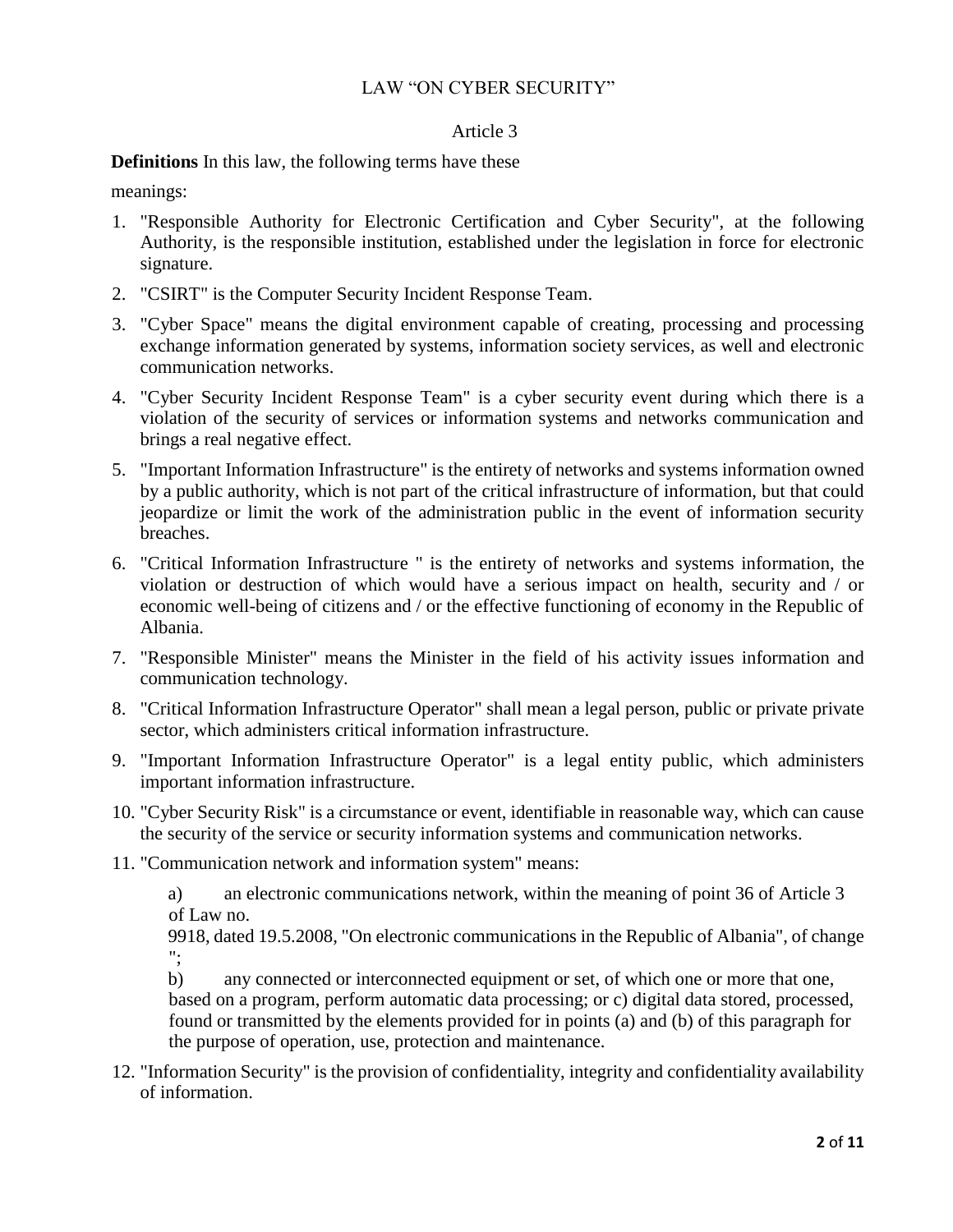13. "Cyber Security" means all legal, organizational, technical and legal remedies educational, in order to protect the cyber space.

### Article 4

### **Processing of personal data**

Processing of personal data, for the purpose of implementing this law, must be performed on in compliance with the provisions of law no. 9887, dated 10 March 2008, "On Personal Data Protection ", as amended.

# **CHAPTER II**

# **RESPONSIBLE ENTITIES IN THE FIELD OF CYBERSECURITY**

### Article 5

# **Competences of Responsible Authority in the field of cyber security**

- 1. The responsible Authority has these powers in the field of cyber security:
- a) defines cyber-security measures;
- b) acts as the central point of contact at the national level for responsible operators in the field of cyber security and coordinates works for resolving cyber security incidents;
- c) administers incident reports in the field of cyber security and ensures the preservation of their registration;
- ç) provides help and methodical support to operators responsible in the field of cyber security;
- d) performs analysis on the weaknesses found in the field of Internet security, dh) conducts awareness and education activities in the field of cyber security; e) acts as the national CSIRT's.

2. The Authority coordinates its activities with the security institutions and collaborates with sectorial CSIRTs and international authorities in the field of cyber security.

### Article 6 **Other entities**

### **responsible**

- 1. Other entities responsible in the field of cyber security are:
- a) critical information infrastructure operators,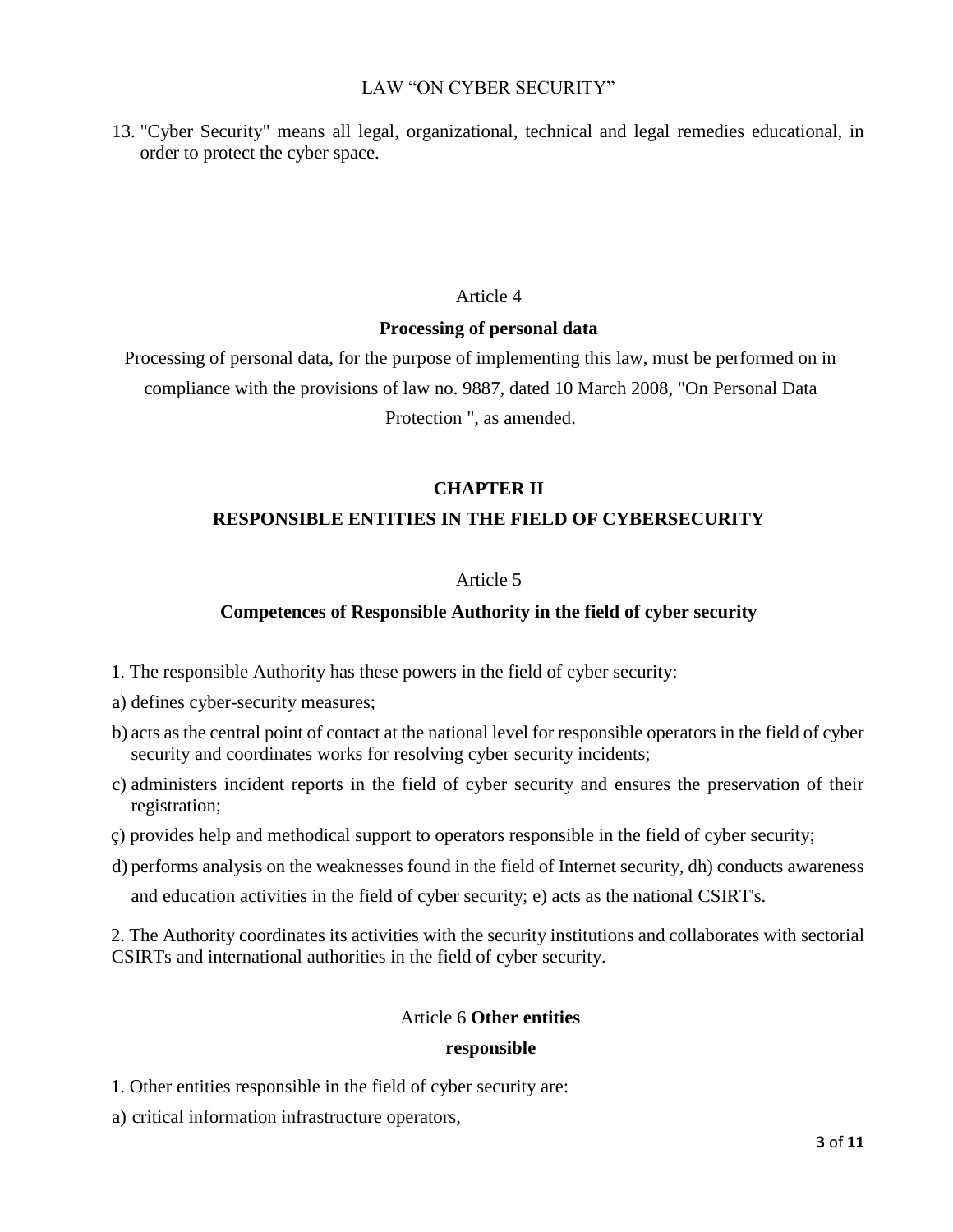b) critical information infrastructure operators.

2. The Council of Ministers on the proposal of the minister responsible approves the list of critical information infrastructures. This list is updated at least once in two years.

### Article 7

### **Computer Security Incidents Responding Team(CSIRT)**

1. Teams responding to computer security incidents response team (CSIRT) consists of specialists in the field of computer security at any operator that manages critical information infrastructure.

2. Operators of important information infrastructures must have at least one person responsible for computer security incidents.

3.Responsive Minister indicates the way of work,the tasks the teams or responsive persons should do and the general criteria the operators should respect in their selection.

# **CHAPTER III CYBER SECURITY ADMINISTRATION**

### Article 8

### **Security measures**

1. Security measures include the actions to increase the information security in information systems and availability and reliability of services and communication networks in cyberspace.

2. The operators of critical information infrastructure and operators of important information infrastructure are obliged to implement security measures and to document their implementation.

3. The operators of critical information infrastructure and operators of important information infrastructure are obliged to implement the requirements of security measures during the implementation of the infrastructure.

# Article 9

# **Types of security measures**

- 1. The entities responsible in the field of cyber security, in charge of implementation of this law, are obligated to implement security measures of organizational and technical nature.
- 2. Organizational measures are those of:
- a) information security management,
- b) risk management,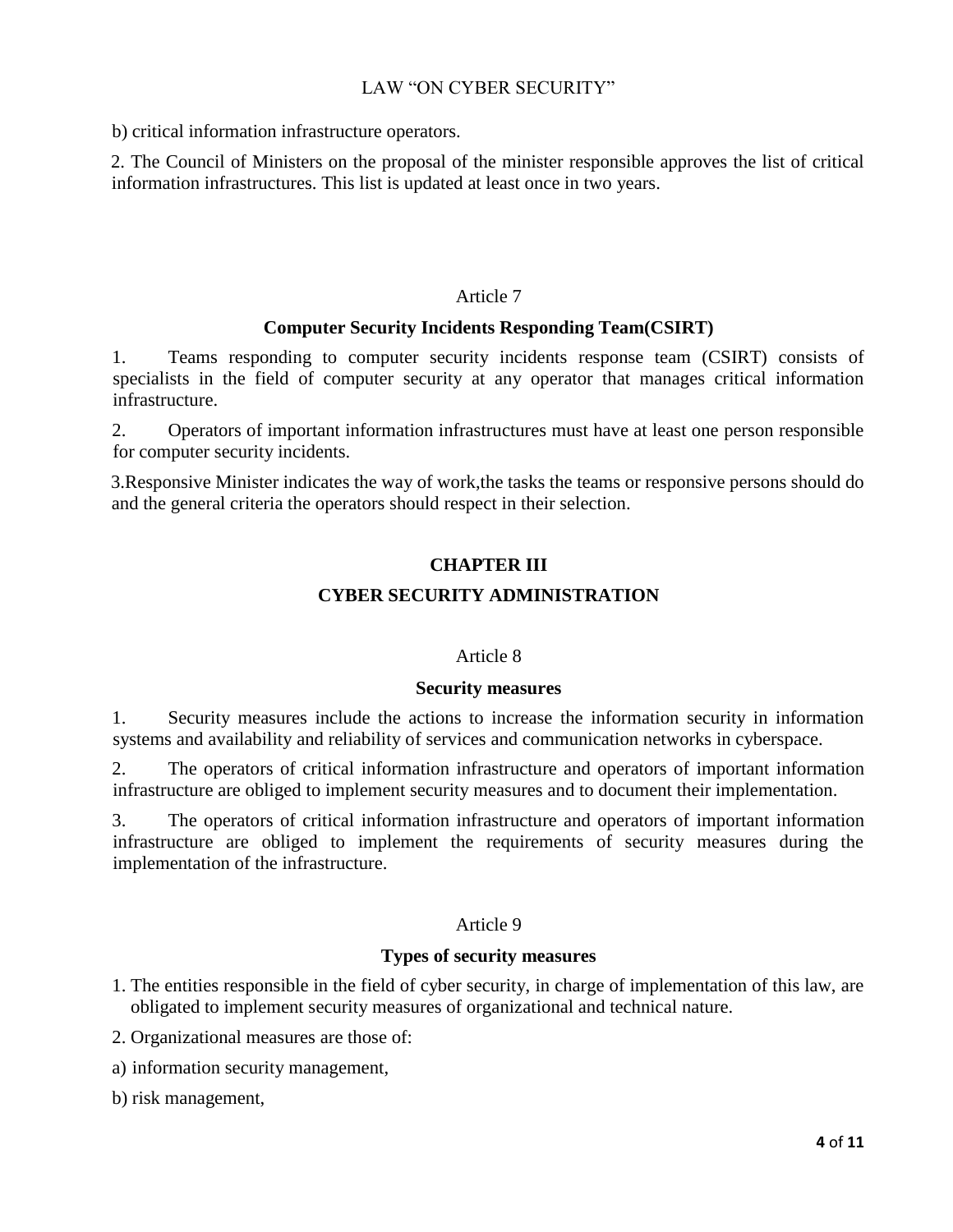c) security policies,

ç) organizational security,

d) safety requirements for third parties, dh) asset management,

e) human resources security and people access,

ë) security events and management of cyber security incidents,

f) management of work continuity;

g) control and audit.

3. Technical measures are those of:

a) physical security,

b) protecting the integrity of communications networks,

c) verifying user identity,

ç) access authorization management,

d) the activity of administrators and users, dh) detection of cyber security events,

assets management

e) means of tracking and evaluating cyber security events,

ë) application's security,

f) cryptographic equipment,

g) security of industrial systems.

4. The Authority stipulates the content and method of documenting of security measures.

# Article 10

# **Events and incidents of cyber security**

Operators of critical information infrastructure and operators of important information infrastructure are obliged to take the needed measures to prevent and minimize the impact of risks and cyber security incidents in their infrastructure.

# Article 11

# **Reporting cyber security incidents**

1. The operators of critical information infrastructure and operators of important information infrastructure are required to report to the Authority immediately after detecting cyber security incidents.

2. The Authority determines by regulation the types and categories of cyber security incidents, and the elements and format of cyber security incident report.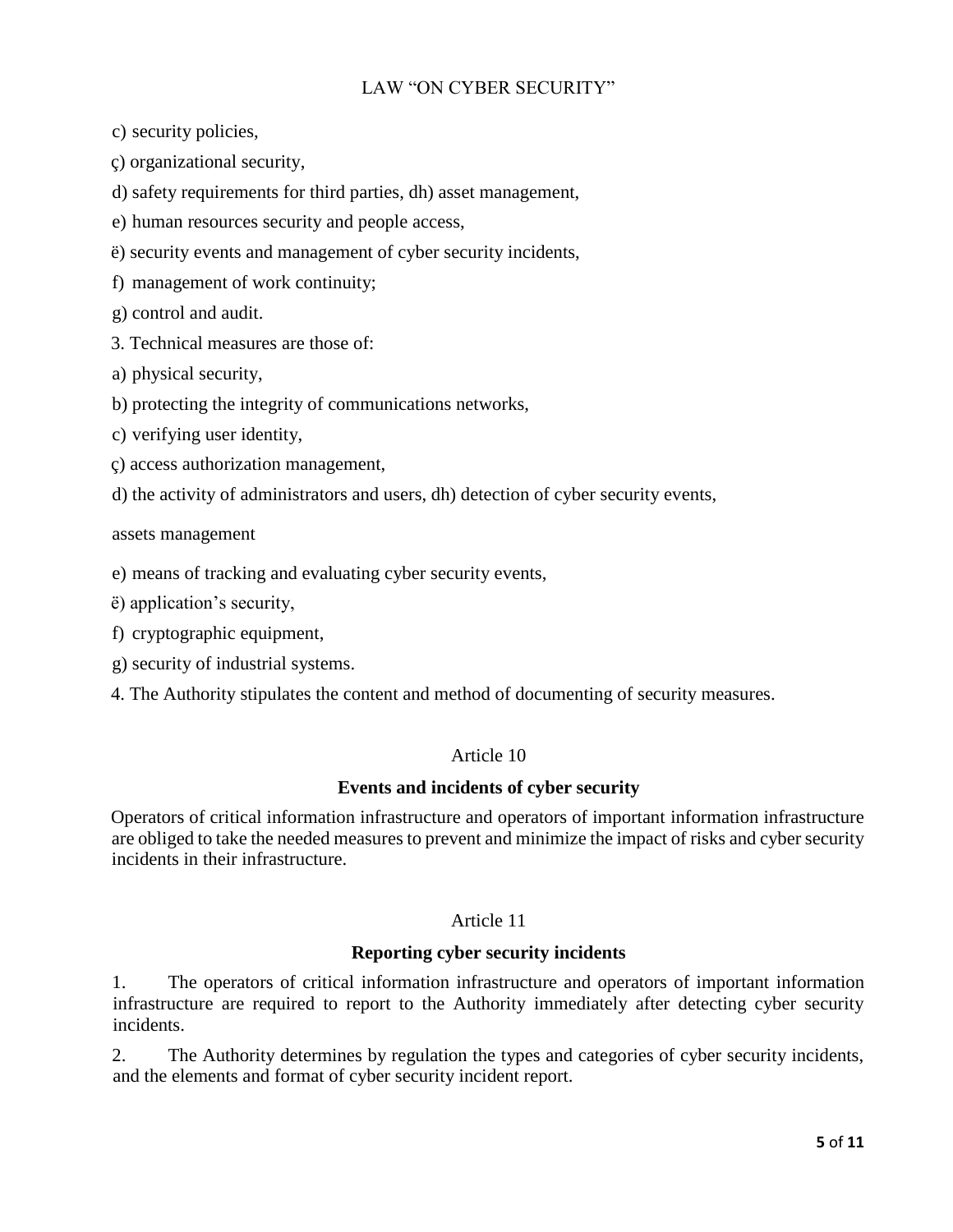3.In the case of incidents and attacks of cyber security of constitutional,security or defence institutions,the Authority reports immediately to directors of these institutions for the problem and the measures that should be taken.

### Article 12

### **Incident Data storage**

1. The Authority maintainand administer the electronic register of cybersecurity incidents, which contains:

a) the incident report,

b) information to identify the system in which the incident occurred,

c) information on the incident source,

d) the procedure of incident settlement and its results.

2. In the management of incidents affecting the operators defined in Article 6, aimed to determine the significance of the incident should be taken into consideration the parameters below:

a) the number of users affected by the incident,

b) the duration of the incident,

c) the geographical extent of the incident if it can be determined,

d) the financial damage, if it can be determined.

3. The Authority, with the request of public authorities, provides the administered data related to a cyber incident, only if the request complies with the purposes of fulfilling their functional duties.

4. The Authority may make available the administered data related to cyber incidents, to organisms performing the authority role in cybersecurity field abroad and other operators operating in cybersecurity field in order to ensure the cyberspace protection.

### Article 13

#### **Data confidentiality**

- 1. The Authority officials, who participate in solving cybersecurity incident, are obligated to maintain confidentiality on all the processed data during the procedure of incident settlement. The confidentiality must be maintained even after the end of the employment relationship with the Authority, except of the cases provided by law.
- 2. The general director of the Authority can remove the obligation of data confidentiality.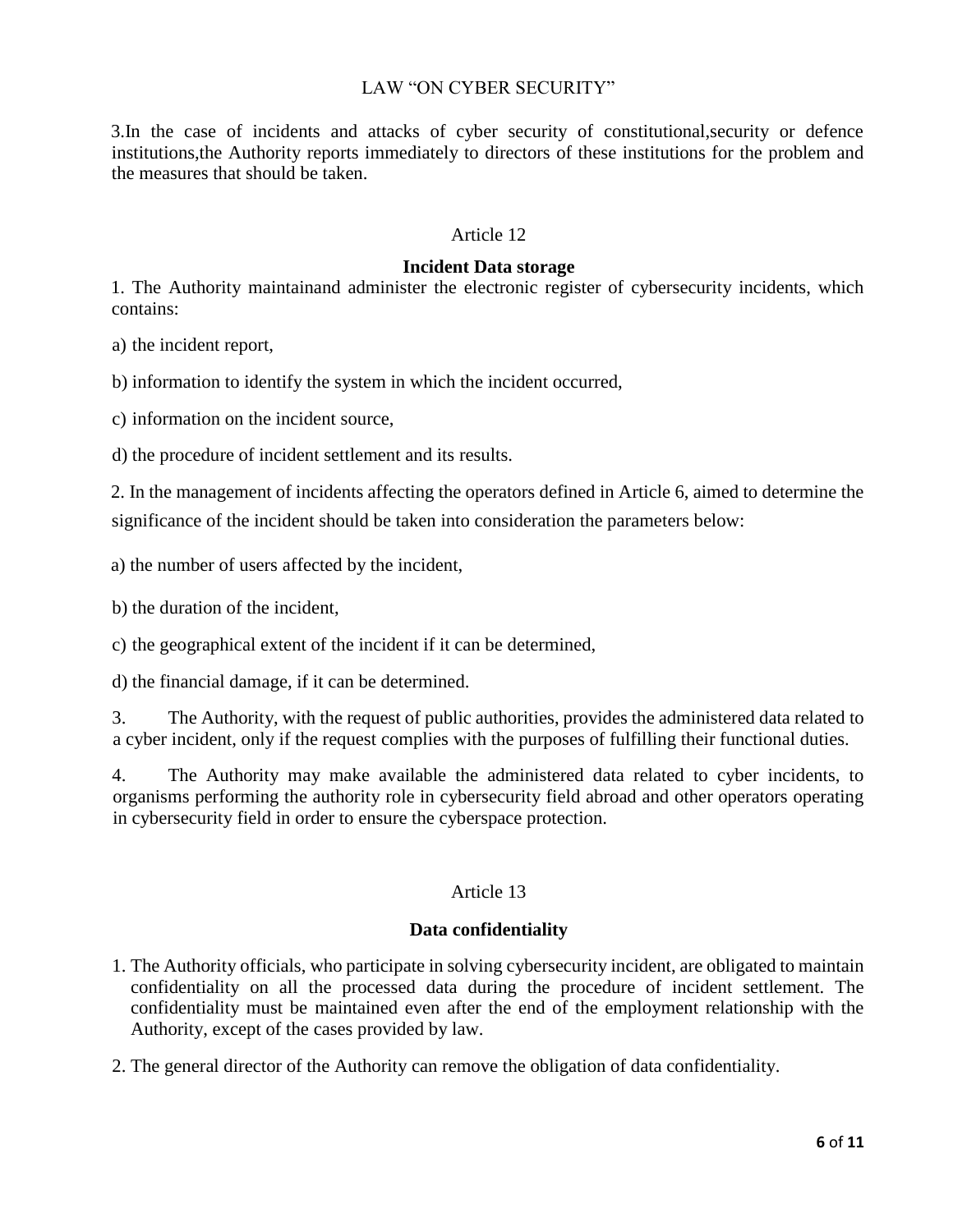3. The responsible minister determines the cases and criteria on which the confidentiality obligation provided in paragraph 2 of this article can be removed.

# Article 14

# **The measures in case of a threat or cyber incident**

- 1. With the measures in case of a threat or cyber incident, are understood the necessary actions in order to protect the information systems or electronic communications networks, or actions aimed to resolve an ascertain cyber security incident.
- 2. Measures in case of a threat or cyber incident are:
- a) warnings,
- b) countermeasures,
- c) safeguards.

# Article 15

# **The warnings**

1. The warning is a recommendation for dealing with threats in cyber security field. If the Authority finds or get informed of a threat in cyber security field, issues the warning.

2. The warning is released to responsible entities in cyber security field, as appropriate. The warnings are also published on the Authority website.

# Article 16

### **The countermeasures**

1. The countermeasures are actions aimed to protect from the cyber risk or cyber security incidents or action aimed to resolve an ascertain incident.

2. The countermeasures are taken by public authorities, operators of critical information infrastructure and operators of important information infrastructure. The responsible person immediately informs the Authority for the countermeasures implementation and their results.

3. The Authority for the implementation of this article, defines the countermeasures in order to resolve cyber security incident and to determine the duties of the responsible person.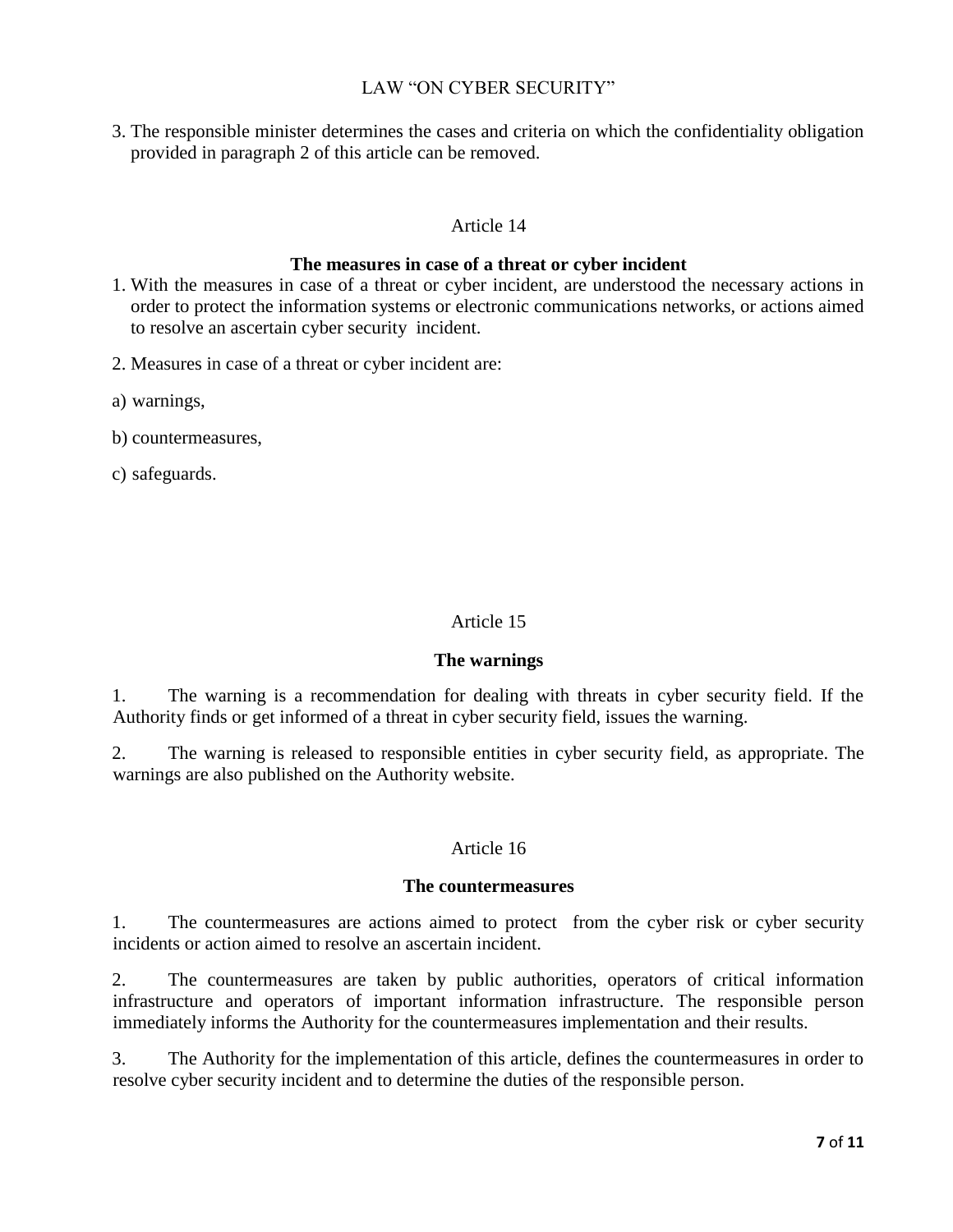### Article 17

### **The protective measures of a general nature**

- 1. The protective measures of a general nature, are measures based on an analysis of cyber security incidents already solved, in order to increase the protection of information systems, or services or electronic communication networks.
- 2. The operators of critical information infrastructure and operators of important information infrastructure are obligated to take protective measures of a general nature.
- 3. The operators of critical information infrastructure and operators of important information infrastructure are notified for the release of protective measures of a general nature through contact points.
- 4. The Authority issues regulations for protective measures of a general nature,which are published at official website of the Authority.

### Article 18

# **Contact Points**

1. The operators of critical information infrastructure and important infrastructure operators to designate points of contact information as defined by this law. The data for the contact points include:

a) for legal persons: name, headquarter address, identification number (TIN) of the legal entity or similar number assigned abroad and contact details of the person who is authorized to act on his behalf.

b) for public legal persons: name, address of headquarters, registration number (TIN), and contact details of the person who is authorized to act on his behalf.

2. Changes in the data of contact points are communicated to Authority from the operators of critical information infrastructure and operators of important infrastructure information.

3. The Authority maintains electronic register of contact points with the information specified in paragraph 1 of this Article.

4. Responsible entities specified in section 6 are required to notify the contact details within 3 months of adoption of this law.

# **CHAPTER IV**

# **CYBER CRISIS SITUATION**

Article 19

**Cyber crisis**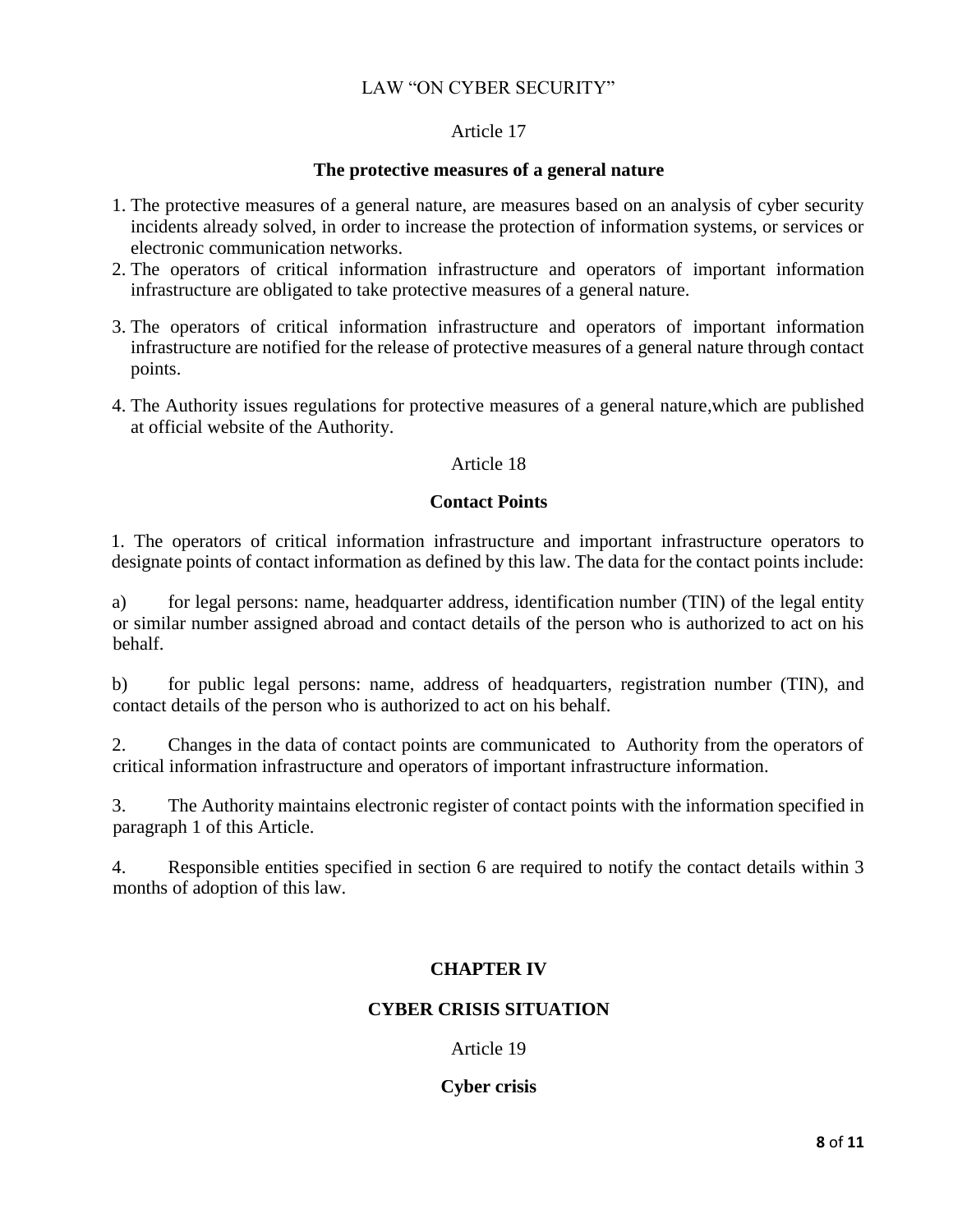- 1. The state of cyber crisis is the situation, in which the security of information systems or electronic communications networks is seriously at risk, putting on risk the public interest of the Republic of Albania.
- 2. The state of cyber crisis announced by the Council of Ministers on the proposal of the Minister responsible, accompanied by the relevant relation. Order to declare a state of crisis cyber notified the media.
- 3. The state of cyber-crisis period posted for up to seven days. Given period may be extended repeatedly after the approval of the Prime Minister. The maximum period of declaring a state of cyber crisis must not exceed 30 days.
- 4. During the period of crisis situation cyber Minister responsible, inform the Prime Minister about resolving this situation as well as real threats that led to the announcement of this state. During a state of crisis cyber authority has the right to issue a decision or measure of a general nature and countermeasures.
- 5. When it is impossible to avoid a threat to the security of information in information systems or security and integrity of electronic communications networks, responsible Minister proposes to Prime Minister a state of cyber crisis. Countermeasures taken by the Authority before the establishment of the state of cyber crisis remain in force for as long as these countermeasures do not contradict with the emergency measures announced by the Council of Ministers.
- 6. The Authority coordinates the activities of all state structures for resolving cyber crisis.

# **CHAPTER V**

# **ADMINISTRATIVE MISDEMEANOR**

# Article 20

# **Corrective measures**

1. When the Authority finds shortcomings in the implementation of security measures issued pursuant to this law, he requires the person responsible to correct deficiencies found, and random sets necessary measures to eliminate these shortcomings.

2. Costs associated with the implementation of corrective measures covered by the operators of critical information infrastructure and operators of important information infrastructure.

3. The Authority establishes a reasonable deadline,within the critical information infrastructure operators and important infrastructure of information operators should take the corrective measures.

4. The operators are obbliged to inform for the corrective measures to be taken within the deadline,and if it is needed to present the proves that prove this fact.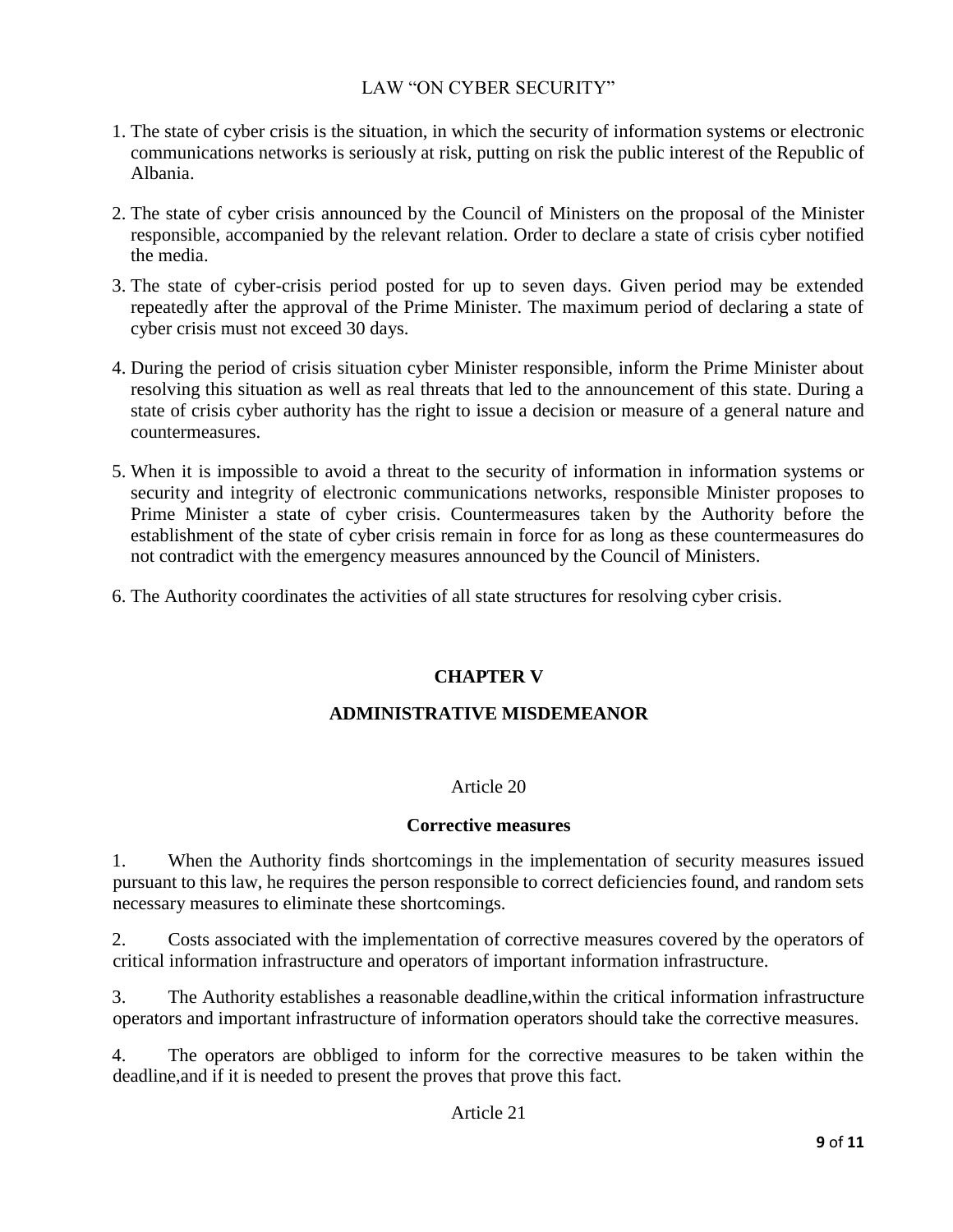### **Administrative Offences**

- 1. For the purposes of this law constitute administrative offenses the following violations:
	- a) omission of cyber incidents in accordance with Article 11, paragraph 1;
	- b) the failure of certain obligations by the Authority pursuant to article 13 paragraph 1;
	- c) comission Authority, the point of contact or their updates pursuant to Article 18, paragraph 4;
	- d) failure of defined within duties of corrective measures under Article 20.
- 2. The proceeds of Administrative Offences 100% deposited in the state budget.

### Article 22

### **Administrative sanctions**

When the Authority finds a violation of the provisions, which constitute an administrative offense under Article 20 of this Law, sets the fine as follows:

- a) from 200,000 to 800,000 leks in the event of administrative offenses specified in paragraph 1, letters "a" and "d";
- b) by në40.000 Lek 20,000 in case of administrative offenses specified in paragraph 1, letter "c".
- c) 40,000 200,000 lek to lek in the event of administrative offenses specified in paragraph 1, letter "b".

# Article 23

### **Procedures**

The procedure of ascertainment, examination and execution of administrative offenses are those provided in the law on administrative offenses.

### Article 24

### **Bylaws**

1. The Council of Ministers to issue regulations pursuant to paragraph 2 of Article 5 of this law.

2.Authority is loaded to publish the exact regulations issued pursuant to paragraph 4 of Article 8, paragraph 2 of Article 10, paragraph 3 of Article 15 and paragraph 4 of Article 16 of this Law.

3. Minister is loaded with responsible to issue bylaws in paragraph 3 of Article 12.